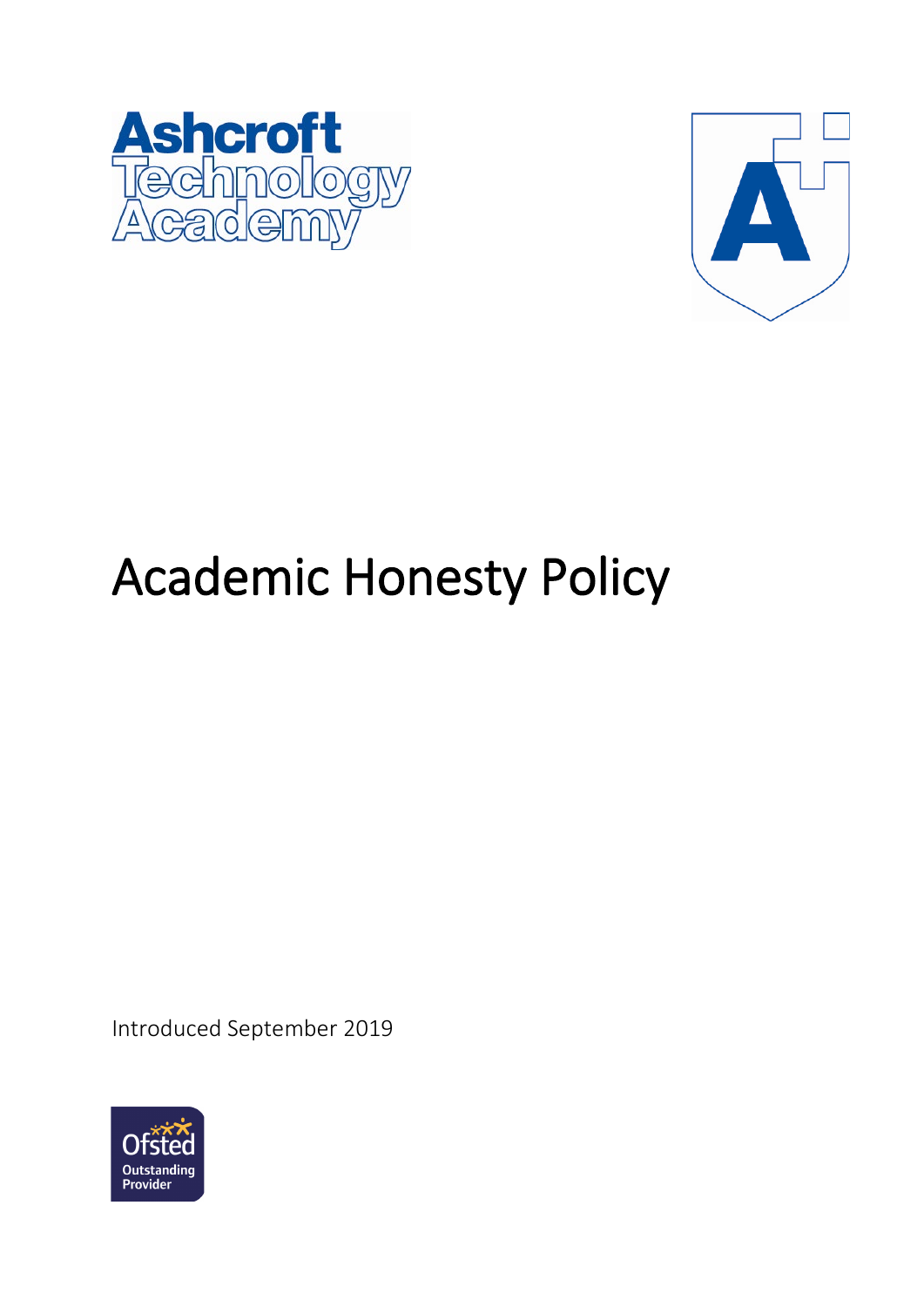# Academic Honesty at Ashcroft Technology Academy

Ashcroft Technology Academy (ATA) is committed to providing a working environment where academic honesty is at the forefront of our learning. ATA considers academic honesty to be a priority both in its teaching and in external assessments completed by students. Students are expected to work in an environment where action is based upon personal reflection and inquiry; a focus on academic honesty is essential to ensuring students engender the Academy expectations of honesty and respect. ATA aims to prepare students to take their place in adult society with the necessary skills, confidence and self-reliance.

# Definition

Academic honesty is defined as having and demonstrating the integrity to do the right thing, even when no-one is looking and that all academic work produced is that of the individual without presenting the work of others as their own.

Academic dishonesty is defined as misconduct or any type of cheating that occurs in relation to a formal academic exercise. It can include plagiarism, fabrication, cheating and academic malpractice. Academic dishonesty is often referred to as malpractice in the context of external examinations, such as GCSEs, A Levels and the International Baccalaureate Diploma Programme. Academic dishonesty extends beyond examination malpractice to all areas of academic life at ATA.

# Examples of Academic Dishonesty

This list and examples outlined below are not exhaustive.

Plagiarism – passing off another's work as your own. This could be deliberately copying work or failing to include, whether intentionally or not, a reference to the original source.

Fabrication – making things up or not basing your work on factual evidence. For example, this could be about making claims that are untrue or inventing the results of a survey or experiment.

Cheating – deliberately acting in a dishonest way in order to gain academic credit. Plagiarism is one example of cheating. Other examples might be bringing forbidden materials into an exam room or asking another person to complete work on your behalf.

Academic malpractice – not following the rules in exams and coursework. Students who do not follow the rules are not only contradicting ATA's academic honesty policy, but also may be disqualified from the exam or the entire award by the examination board.

## Responsibilities

#### **Students** at ATA are expected to:

Recognise the expectations and responsibilities associated with academic honesty.

Produce authentic work, and reference suitably where appropriate.

Follow all examination instructions carefully.

Produce work which is an honest and true reflection of their ability and effort.